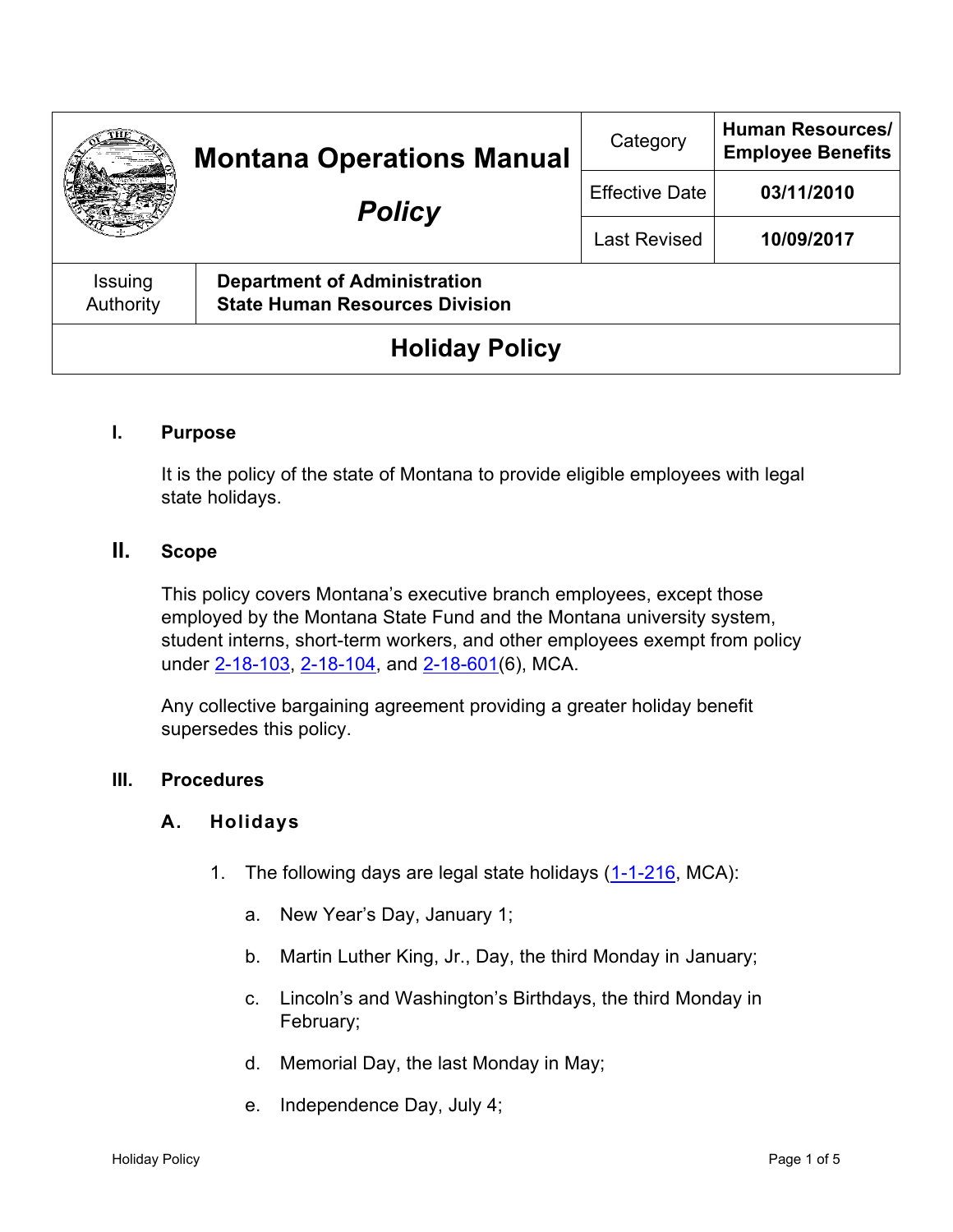- f. Labor Day, the first Monday in September;
- g. Columbus Day, the second Monday in October;
- h. Veterans Day, November 11;
- i. Thanksgiving Day, the fourth Thursday in November;
- j. Christmas Day, December 25; and
- k. State General Election Day.
- l. If a holiday falls on Sunday, the Monday following is the observed holiday. If the holiday falls on Saturday, the preceding Friday is the observed holiday.
- 2. State primary election days are not legal state holidays.

# **B. Eligibility**

To be eligible for holiday benefits, an employee must be in a pay status the last regularly scheduled working day before the holiday and the first regularly scheduled working day following the holiday. If, however, the observed holiday falls on the employee's regularly scheduled day off, the employee must be in a pay status on the last regularly scheduled working day immediately before or the first regularly scheduled working day immediately after the holiday [\(2-18-603,](https://leg.mt.gov/bills/mca/title_0020/chapter_0180/part_0060/section_0030/0020-0180-0060-0030.html) MCA).

# **C. Holiday Benefits**

- 1. An eligible employee shall receive holiday benefits for legal state holidays.
- 2. The holiday benefit is described below:
	- a. The employee receives the holiday off with pay at the employee's regular rate.
	- b. Management may require an employee to work on a holiday or the day it is observed. If required to work on the holiday, the employee will be compensated as provided in the "Work on a Holiday" section below.
	- c. An employee scheduled for a day off on a day observed as a legal holiday shall receive a day off with pay either on the day preceding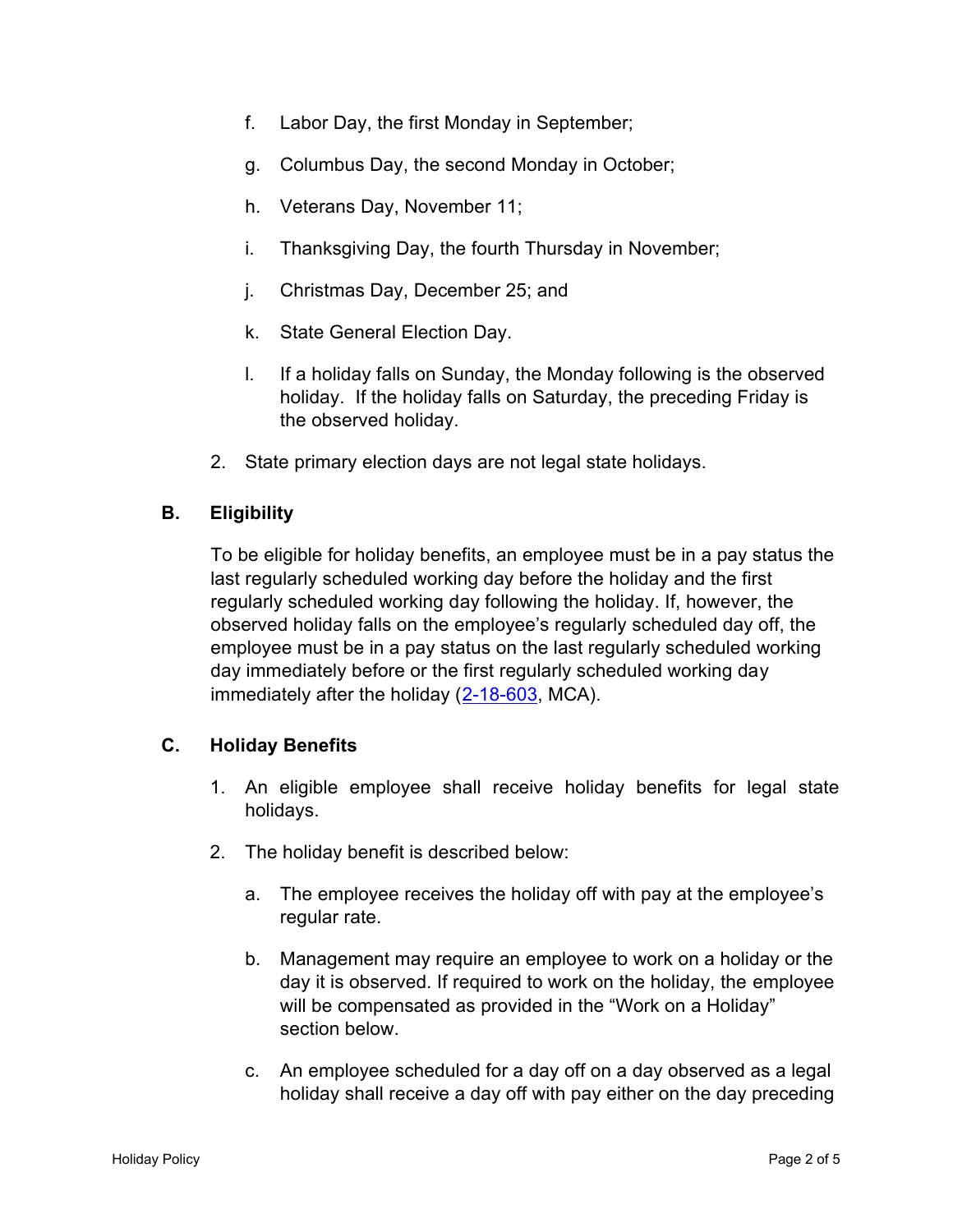the holiday or on another day following the holiday in the same workweek or as requested by the employee and approved by the employee's supervisor, whichever allows a day off in addition to the employee's regularly scheduled days off ([2-18-603,](https://leg.mt.gov/bills/mca/title_0020/chapter_0180/part_0060/section_0030/0020-0180-0060-0030.html) MCA).

- 3. Holiday benefits shall not exceed eight hours per holiday.
	- a. A full-time employee shall receive eight hours of holiday benefit.
	- b. A part-time employee shall receive the holiday benefit on a prorated basis, based on:
		- i. The part-time employee's regular schedule at the time the holiday occurs; or
		- ii. The average amount of time the employee is in a pay status in the pay period in which the holiday falls by dividing the number of hours worked by ten (the number of working days in a pay period), when management cannot determine or has not assigned a regular schedule.
- 4. Holiday benefits are calculated based on an employee's regular schedule. For purposes of this policy, changes to an employee's schedule extending beyond one pay period are changes to the regular schedule. An employee's regular schedule may be changed:
	- a. by management; or
	- b. by an employee and approved by management, including, but not limited to, requests to work fewer hours on an ongoing basis, or requests to use leave without pay by itself or in combination with accrued paid leave.
- 5. Holiday benefits are received for the holiday or the observed holiday but not both.
- 6. Holiday pay is paid to an employee on a qualified Family Medical Leave Act (FMLA) leave if the employee is in pay status when the holiday occurs.

# **D. Work on a Holiday**

1. Non-exempt employees: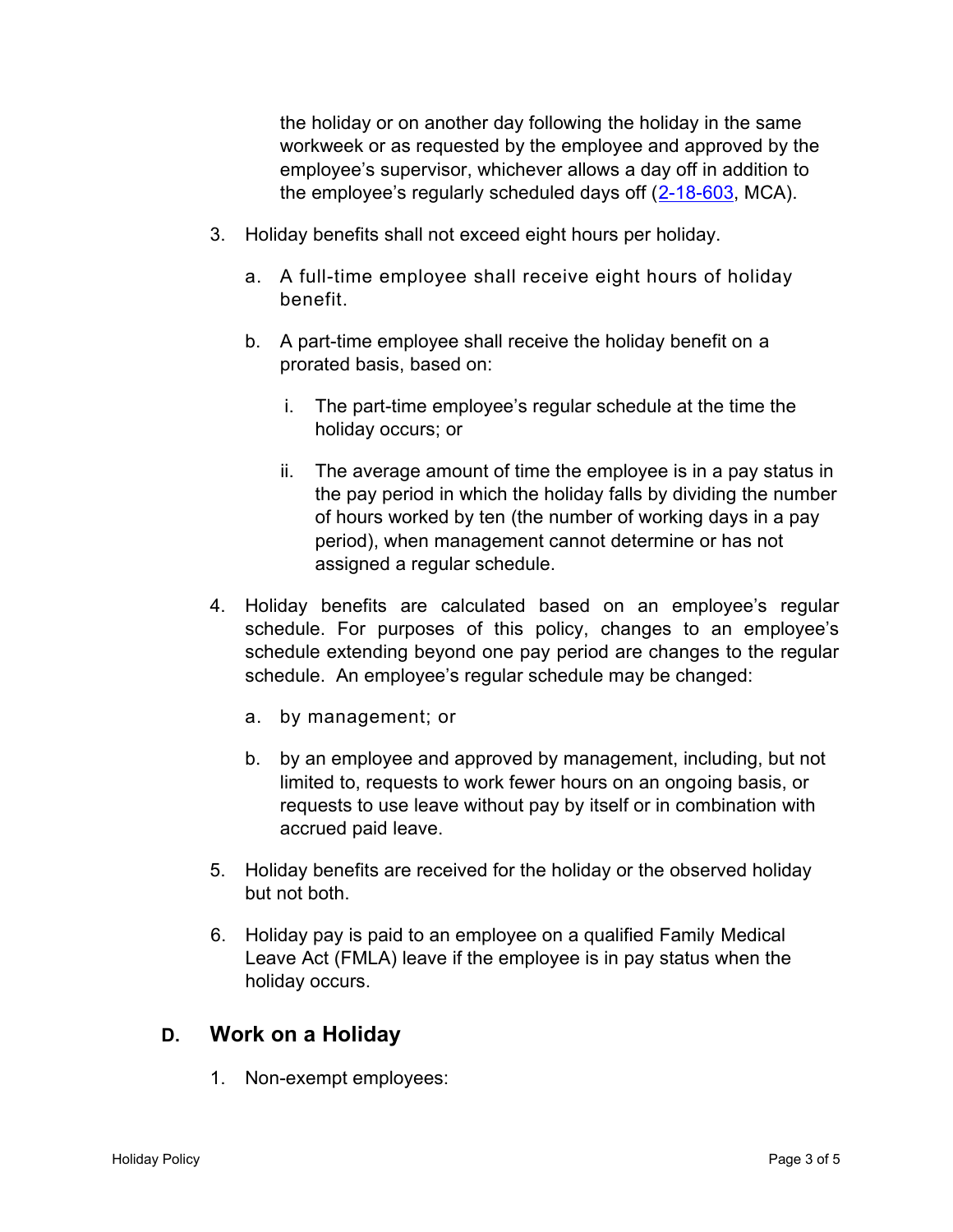- a. An employee who is designated as non-exempt under the Fair Labor Standards Act (FLSA) and who is required by management to work on a holiday or the day a holiday is observed shall be paid according to one of the two options outlined below at management's discretion. The employee may either:
	- i. Receive the regular rate for all hours actually worked on holiday, bank the holiday benefit hours actually worked (up to the maximum of eight) and receive equivalent time off at the regular rate, to be paid as outlined in c. below; or,
	- ii. Receive one and one-half times the regular rate for the hours actually worked on the holiday and receive holiday benefit hours paid at the regular rate.
- b. Requests to take banked holidays must be made to and approved by an employee's supervisor. Management may deny the request if the state's interest requires the employee's attendance.
- c. If a banked holiday for a year ending with the final pay period for the year is not taken by March 31 in the following year, the employing agency shall cash it out. The payment will be included in the pay period that includes March 31, by paying the employee's regular rate for each hour banked. Banked holiday benefit hours are cashed out as a lump-sum payment as supplemental income and taxed accordingly. Banked holiday hours recorded before December 31, 2010, are not affected by this policy.
- d. Hours worked on a holiday may result in more than 40 hours in a pay status during the workweek. An employee may not receive both one-and-one-half-time pay and overtime pay for the hours worked on a holiday. The holiday benefit pay will be paid at the regular rate, whether banked or paid out.
- 2. Exempt employees:
	- a. An employee who is exempt from the FLSA and who works on a holiday or an observed holiday shall receive the holiday pay and book the hours worked on the holiday as exempt compensatory time.
	- b. Exempt employees may not bank holiday hours after December 31, 2010. Banked holiday hours recorded before December 31, 2010, are not affected by this policy.